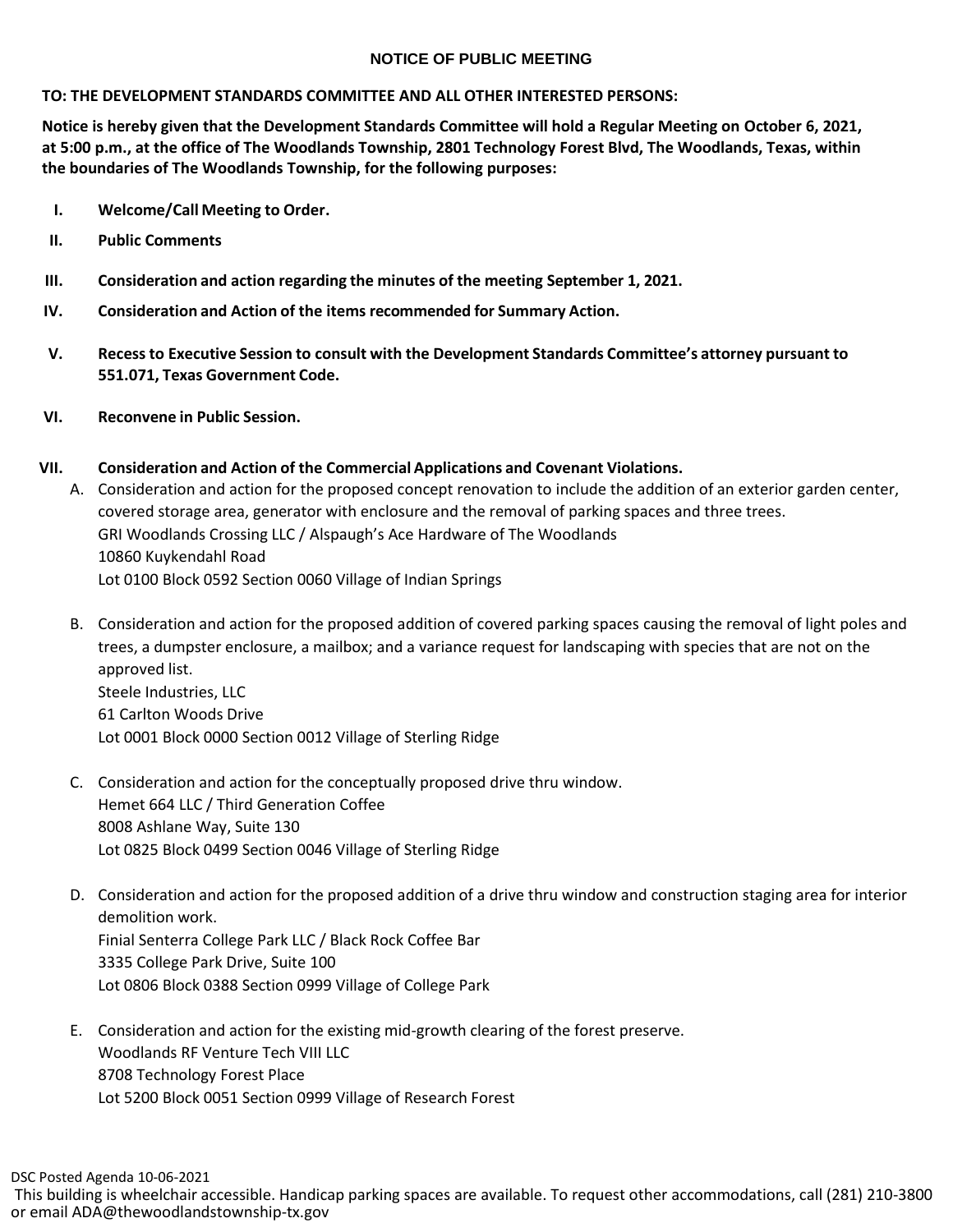- F. Variance request for a building sign that does not comply with the shopping center criteria for letter color, border width and sign material and contains letters that do not meet the minimum height and spacing requirements. Regency Centers LP / State Farm 4775 West Panther Creek Drive, Suite 330 Lot 0285 Block 0045 Section 0040 Village of Panther Creek
- G. Consideration and action for the proposed forest preserve reforestation plan due to existing mid-growth clearing. System Capital Real Prop Corp / McDonald's 6730 Woodlands Parkway Lot 0400 Block 0592 Section 0000 Village of Sterling Ridge
- H. Variance request for the proposed temporary signs that do not have a single neutral background color. 8800 Technology Forest Place LLC 4000 Research Forest Drive / 8800 Technology Forest Place Lot 0240 Block 0547 Section 0000/Lots 9024, 9046 Block 0051 Section 0999 Village of Research Forest
- I. Consideration and action for the proposed extension of the construction fencing to fully enclose the property. 8800 Technology Forest Place LLC 4000 Research Forest Drive / 8800 Technology Forest Place Lot 0240 Block 0547 Section 0000/Lots 9024, 9046 Block 0051 Section 0999 Village of Research Forest

## **VIII. Consideration and Action of the Residential Applications and Covenant Violations.**

- 1. Variance request for proposed color change that is not compatible with the existing neighborhood character Kevin Barnes 6 Winter Wheat Place Lot 26, Block 01, Section 06 Village of Indian Springs
- 2. Consideration and action regarding a Short-Term Rental application, where the neighborhood has requested concern regarding occupancy, Sub Homeowner's Association Approval and impact to adjacent properties. Amanda and Jimmy Enriquez 2 E. Racing Cloud Court Lot 20, Block 01, Section 46 Village of Panther Creek
- 3. Consideration and action regarding a Short-Term Rental Renewal application Kevin Silva 1516 E. Red Cedar Circle Lot 46, Block 01, Section 10 Village of Grogan's Mill
- 4. Consideration and action regarding new home construction Mary Ross Custom Homes 55 Hollymead Drive Lot 07, Block 02, Section 09 Village of Cochran's Crossing
- 5. Variance request for a proposed room addition would cause the lot to exceed the maximum hard surface area allowed. Daniel Kenny and Sondra Himmer 5 Cross Fox Lane Lot 10, Block 01, Section 11 Village of Grogan's Mill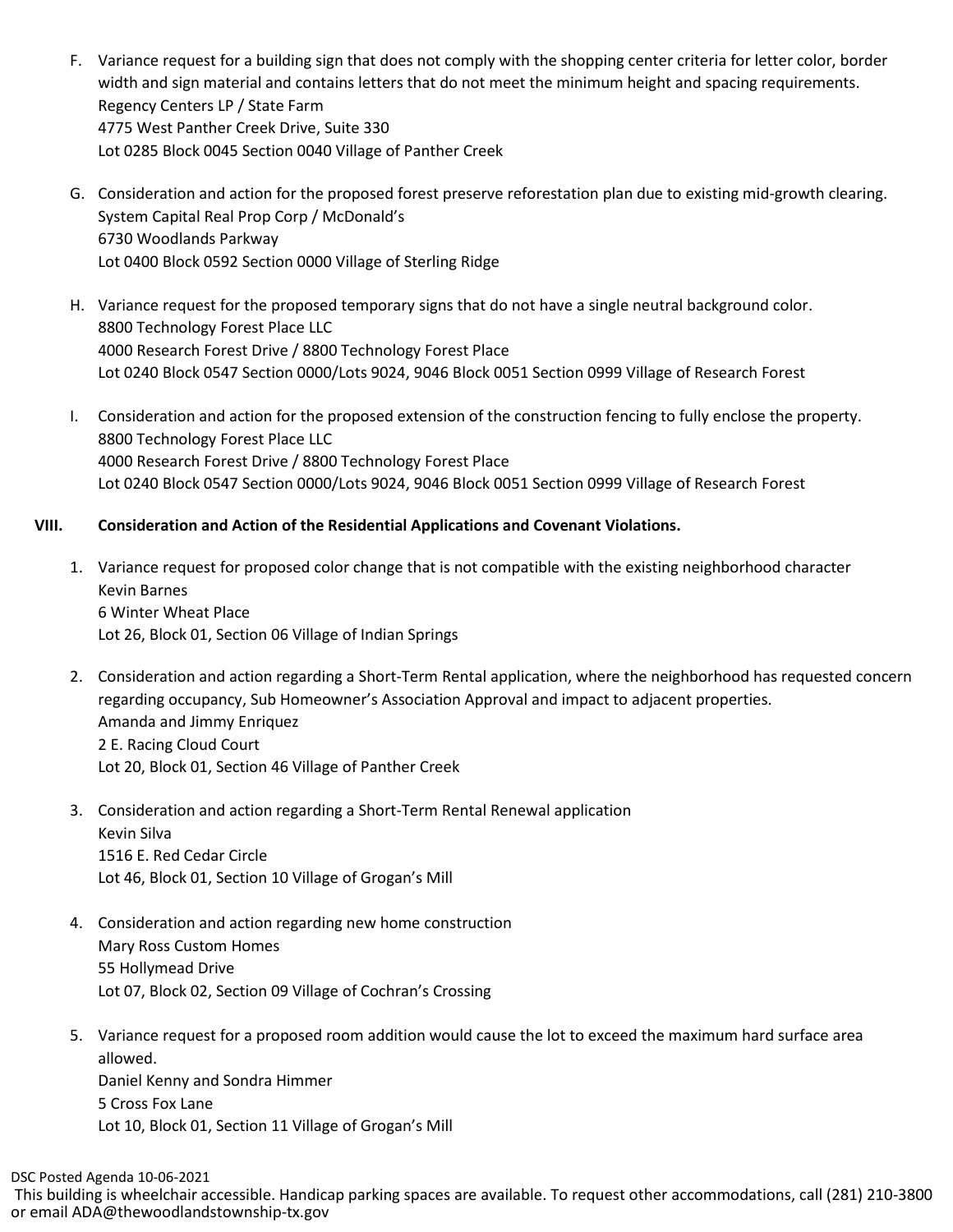- 6. Variance request for a proposed balcony that exceeds the maximum hard surface allowed and would encroach into the five-foot side easement and 10-foot side setback. Daniel Kenny and Sondra Himmer 5 Cross Fox Lane Lot 10, Block 01, Section 11 Village of Grogan's Mill
- 7. Consideration and Action to proceed with legal action, regarding failure to comply with the Covenants and Standards for outstanding violations on the property. Rayburn E Long 2 Rockridge Court Lot 69, Block 03, Section 01 Village of Indian Springs
- 8. Variance request for a proposed patio cover with fireplace that does not respect the 20 foot rear setback. Daniel Toussaint Santos 12 Violet Sunset Lane Lot 07, Block 02, Section 38 Village of Creekside Park West
- 9. Variance request for an existing trampoline that encroaches the rear ten foot and side five foot easement. Michael King 35 Player Vista Place Lot 22 Block 1, Section 84 Village of Sterling Ridge
- 10. Variance request for existing paving that does not respect the side five foot easement. Kalyan C Vuddemarry 10 Stockbridge Landing Drive Legal Description Lot 40 Block 01 Section 17 Village of Alden Bridge
- 11. Variance request an existing storage shed that exceeds the maximum height allowed. John W. Ghezzi 14 Opaline Place Lot 03 Block 02 Section 58 Village of Alden Bridge
- 12. Variance request to remove 2 trees that do not meet the conditions of tree removal as allowed by the Standards. Jonathan Briceno Villasmil 6 Nesting Crane Court Lot 36, Block 01, Section 06 Village of Creekside Park
- 13. Request for approval of a Home Business General Contractor Carlos Horacio Ramos Peart 7 Montfair Blvd Lot 12 Block 04, Section 68 Village of Sterling Ridge
- 14. Request for approval of Renewal of a Home Business Custom embroidery and heat press vinyl Michael Larson 22 Hollow Glen Place Lot 13 Block 01, Section 10 Village of College Park
- 15. Request for approval of Renewal of a Home Business Architect Christopher Hinton 3 Glowing Star Place

DSC Posted Agenda 10-06-2021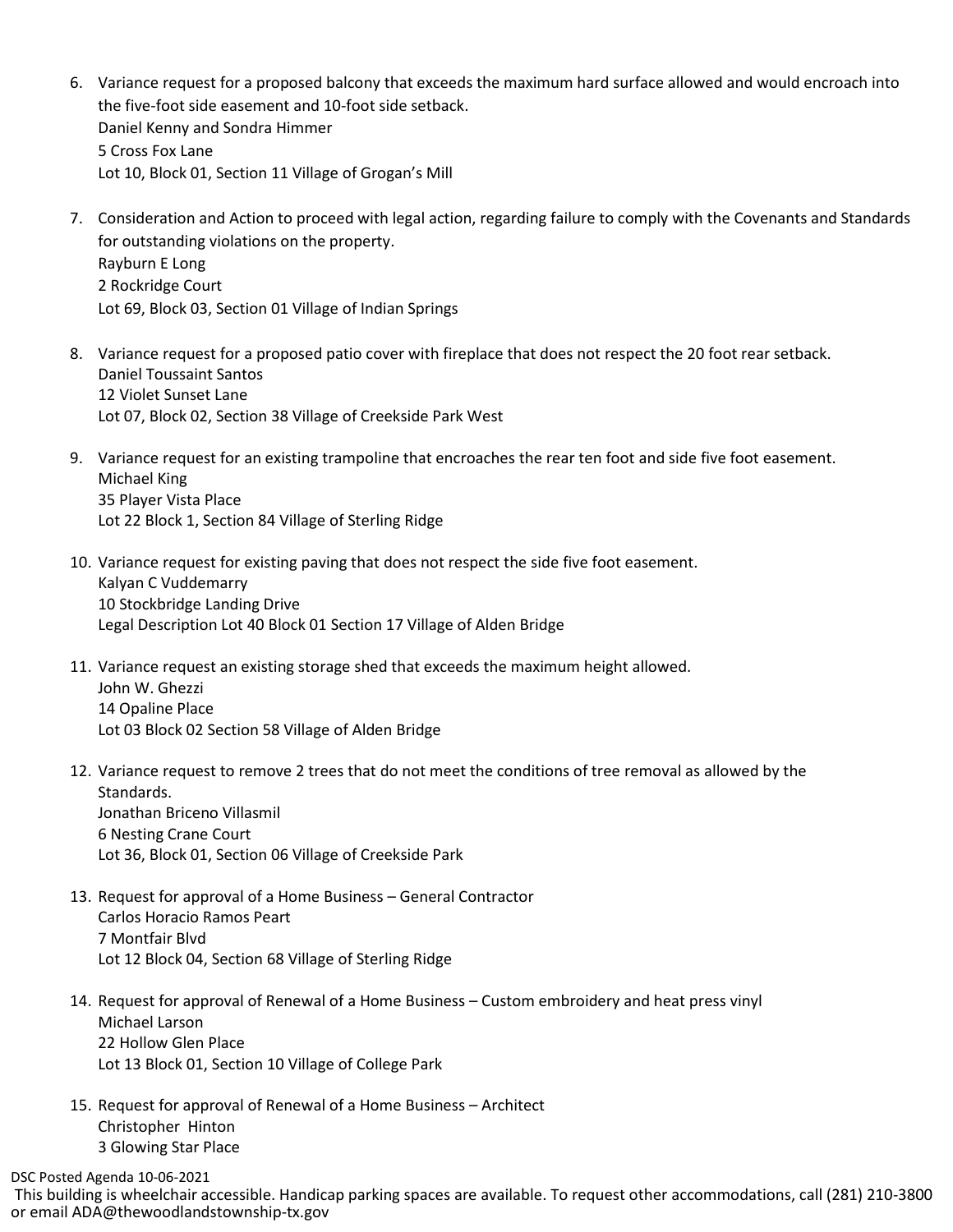Lot 0039 Block 03, Section 0006 Village of Sterling Ridge

- 16. Request for approval of Renewal of a Home Business Imports and distribution of Food products Juan G Penaherrera 30 West Sawyer Ridge Drive Lot 02, Block 03, Section 35 Village of Creekside Park
- 17. Request for approval of Renewal of a Home Business Engineering Consulting Services Beat Kuettel 10 Spooner Ridge Ct Lot 20 Block 01 Section 17 Village of Alden Bridge
- 18. Consideration and Action to proceed with legal action, regarding failure to comply with the Covenants and Standards for outstanding violations on the property. Jacob P & Priscilla J Daniels 89 North Frontera Circle Lot 12, Block 2, Section 61 Village of Sterling Ridge
- 19. Consideration and Action to proceed with legal action, regarding failure to comply with the Covenants and Standards for outstanding violations on the property. AJAT Properties Series LLC Series A 114 Sage Blue Court Lot 27, Block 1, Section 16 Village of Alden Bridge
- 20. Consideration and Action to proceed with legal action, regarding failure to comply with the Covenants and Standards for outstanding violations on the property. Emiliano P Asaf & Lizette L Padilla 22 Pintuck Place Lot 55, Block 1, Section 12 Village of Creekside Park
- 21. Consideration and Action to proceed with legal action, regarding failure to comply with the Covenants and Standards for outstanding violations on the property. Alurelio L Caloca 27 Fraiser Fir Place Lot 30, Block 1, Section 5 Village of Creekside Park
- 22. Consideration and Action to proceed with legal action, regarding failure to comply with the Covenants and Standards for outstanding violations on the property. Gonalo R & Maria E Celorio 78 South Dove Trace Circle Lot 3, Block 2, Section 24 Village of Indian Springs TWA
- 23. Consideration and Action to proceed with legal action, regarding failure to comply with the Covenants and Standards for outstanding violations on the property. James V Cooper III 14 Clements Square Place Lot 4, Block 8, Section 33 Village of Creekside Park
- 24. Consideration and Action to proceed with legal action, regarding failure to comply with the Covenants and Standards for outstanding violations on the property. Delkor LLC 103 East Jagged Ridge Circle Lot 32, Block 5, Section 14 Village of Creekside Park

DSC Posted Agenda 10-06-2021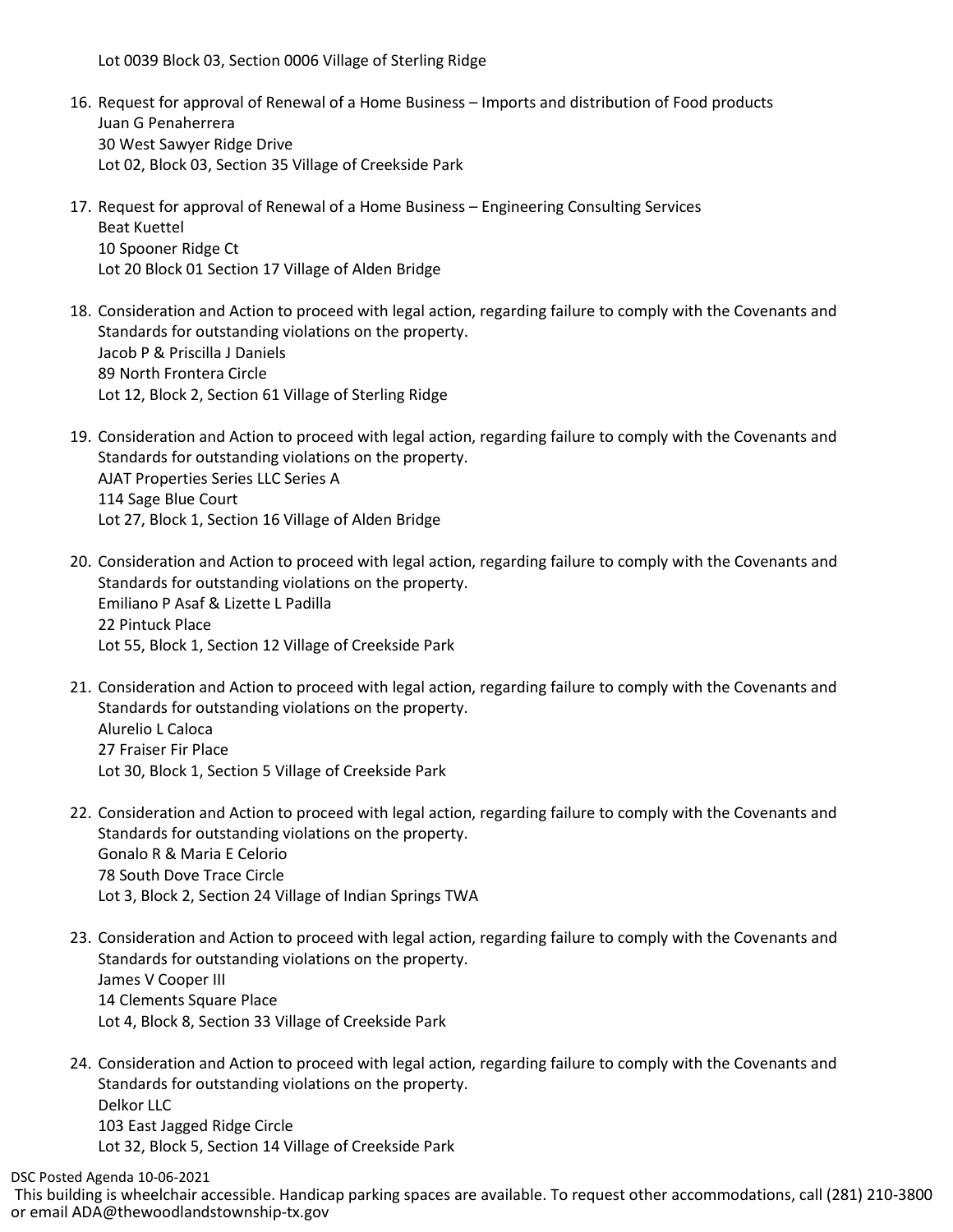- 25. Consideration and Action to proceed with legal action, regarding failure to comply with the Covenants and Standards for outstanding violations on the property. FCLB Holdings LLC Series D 10 Peaceful Canyon Circle Lot 3, Block 2, Section 10 Village of Indian Spring TWA
- 26. Consideration and Action to proceed with legal action, regarding failure to comply with the Covenants and Standards for outstanding violations on the property. Gattini LLC 2 East Wolf Cabin Circle Lot 6, Block 5, Section 14 Village of Creekside Park
- 27. Consideration and Action to proceed with legal action, regarding failure to comply with the Covenants and Standards for outstanding violations on the property. Fernando Campos Gomez 139 West Arbor Camp Circle Lot 70, Block 1, Section 4 Village of Creekside Park
- 28. Consideration and Action to proceed with legal action, regarding failure to comply with the Covenants and Standards for outstanding violations on the property. John Harrison & Taylor Mehling 107 South Indigo Circle Lot 4, Block 4, Section 9 Village of Indian Springs TWA
- 29. Consideration and Action to proceed with legal action, regarding failure to comply with the Covenants and Standards for outstanding violations on the property. Zhai Mu & Li Minghua 181 South Hollylaurel Circle Lot 1, Block 2, Section 16 Village of Alden Bridge
- 30. Consideration and Action to proceed with legal action, regarding failure to comply with the Covenants and Standards for outstanding violations on the property. Brenda Alvarado Ochoa 131 North Piney Plains Circle Lot 7, Block 1, Section 8 Village of Alden Bridge
- 31. Consideration and Action to proceed with legal action, regarding failure to comply with the Covenants and Standards for outstanding violations on the property. Maria D Ruiz 18 Canoe Bend Court Lot 38, Block 1, Section 24 Village of Creekside Park
- 32. Variance request for existing walkways that exceed the maximum width allowed, are not located a minimum of one foot from the property lines and exceed the maximum Hard Surface Area allowed. Ahmad R Sahebjami 146 Golden Autumn Place Lot 12 Block 03 Section 84 Village of Alden Bridge
- 33. Variance request for a proposed driveway widening will encroach the side 5 foot easement and exceeds the maximum hard surface area allowed. Sam Sheldon